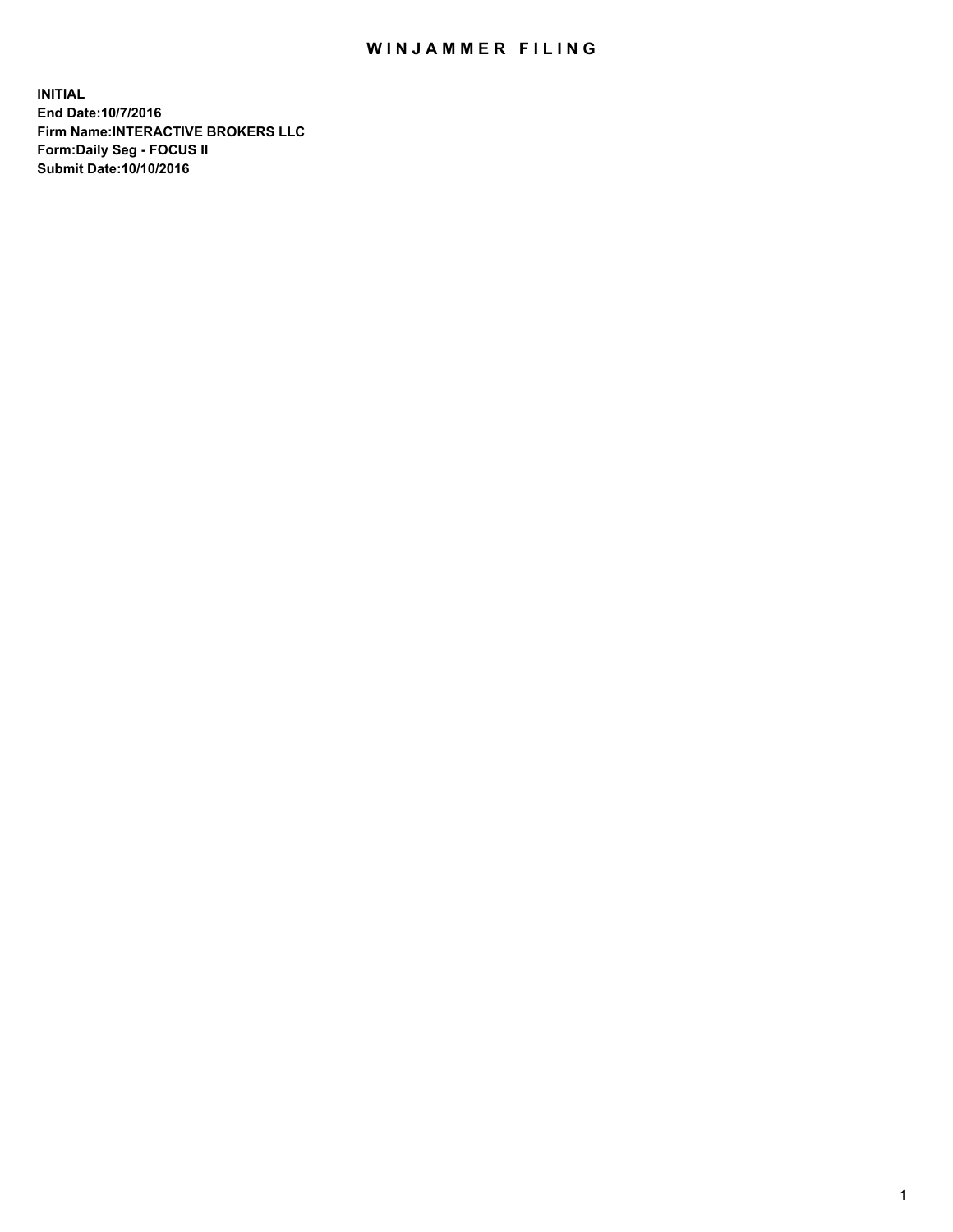## **INITIAL End Date:10/7/2016 Firm Name:INTERACTIVE BROKERS LLC Form:Daily Seg - FOCUS II Submit Date:10/10/2016 Daily Segregation - Cover Page**

| Name of Company<br><b>Contact Name</b><br><b>Contact Phone Number</b><br><b>Contact Email Address</b>                                                                                                                                                                                                                          | <b>INTERACTIVE BROKERS LLC</b><br>James Menicucci<br>203-618-8085<br><u>jmenicucci@interactivebrokers.c</u><br>om |
|--------------------------------------------------------------------------------------------------------------------------------------------------------------------------------------------------------------------------------------------------------------------------------------------------------------------------------|-------------------------------------------------------------------------------------------------------------------|
| FCM's Customer Segregated Funds Residual Interest Target (choose one):<br>a. Minimum dollar amount: ; or<br>b. Minimum percentage of customer segregated funds required:%; or<br>c. Dollar amount range between: and; or<br>d. Percentage range of customer segregated funds required between:% and%.                          | $\overline{\mathbf{0}}$<br>0<br>155,000,000 245,000,000<br>0 <sub>0</sub>                                         |
| FCM's Customer Secured Amount Funds Residual Interest Target (choose one):<br>a. Minimum dollar amount: ; or<br>b. Minimum percentage of customer secured funds required:%; or<br>c. Dollar amount range between: and; or<br>d. Percentage range of customer secured funds required between:% and%.                            | $\overline{\mathbf{0}}$<br>$\overline{\mathbf{0}}$<br>80,000,000 120,000,000<br>00                                |
| FCM's Cleared Swaps Customer Collateral Residual Interest Target (choose one):<br>a. Minimum dollar amount: ; or<br>b. Minimum percentage of cleared swaps customer collateral required:% ; or<br>c. Dollar amount range between: and; or<br>d. Percentage range of cleared swaps customer collateral required between:% and%. | $\overline{\mathbf{0}}$<br>$\overline{\mathbf{0}}$<br>0 <sub>0</sub><br><u>00</u>                                 |

Attach supporting documents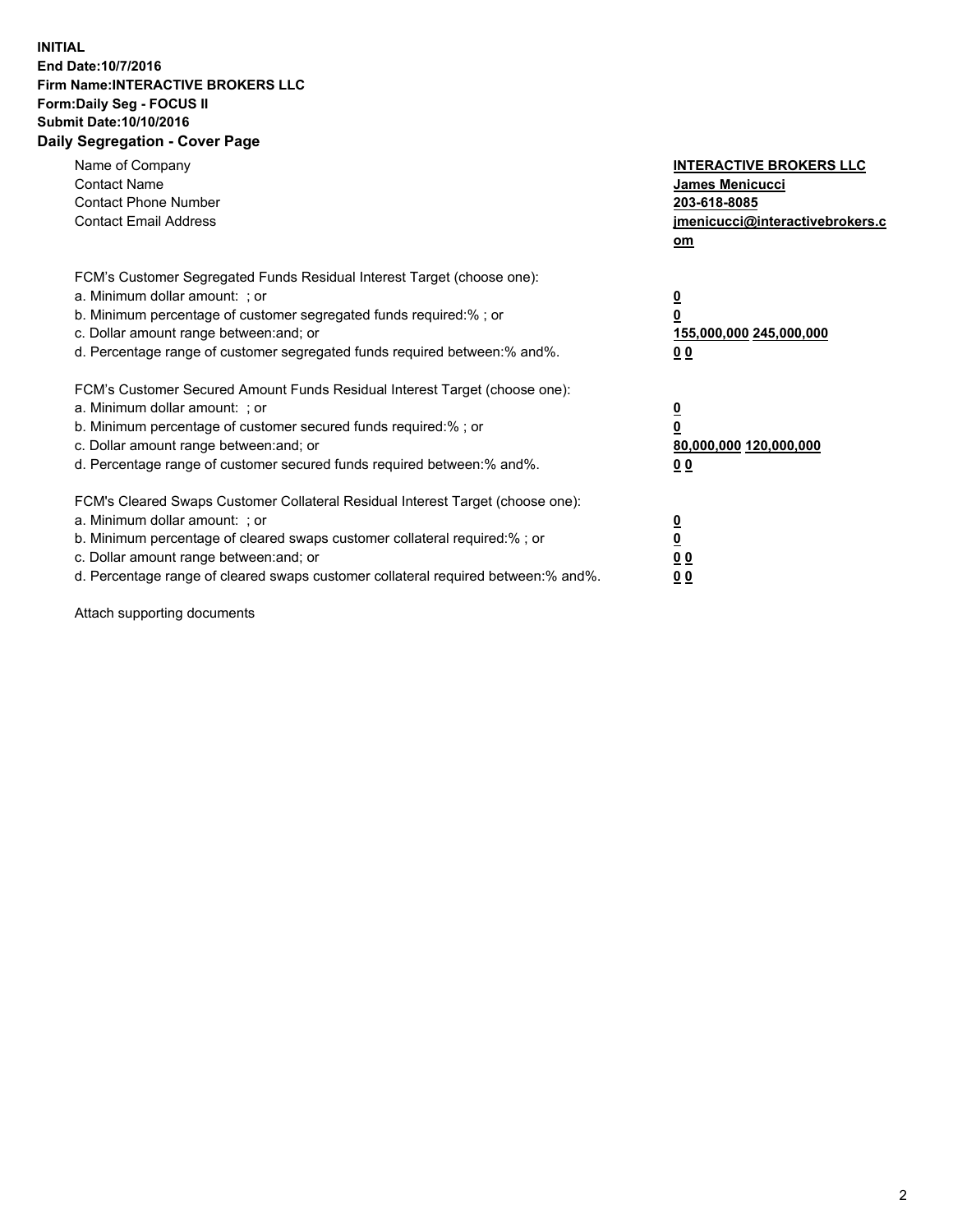## **INITIAL End Date:10/7/2016 Firm Name:INTERACTIVE BROKERS LLC Form:Daily Seg - FOCUS II Submit Date:10/10/2016 Daily Segregation - Secured Amounts**

|     | Dany Ocgregation - Occurea Aniounts                                                                        |                                  |
|-----|------------------------------------------------------------------------------------------------------------|----------------------------------|
|     | Foreign Futures and Foreign Options Secured Amounts                                                        |                                  |
|     | Amount required to be set aside pursuant to law, rule or regulation of a foreign                           | $0$ [7305]                       |
|     | government or a rule of a self-regulatory organization authorized thereunder                               |                                  |
| 1.  | Net ledger balance - Foreign Futures and Foreign Option Trading - All Customers                            |                                  |
|     | A. Cash                                                                                                    | 377,603,020 [7315]               |
|     | B. Securities (at market)                                                                                  | 0 [7317]                         |
| 2.  | Net unrealized profit (loss) in open futures contracts traded on a foreign board of trade                  | 8,069,667 [7325]                 |
| 3.  | Exchange traded options                                                                                    |                                  |
|     | a. Market value of open option contracts purchased on a foreign board of trade                             | 241,597 [7335]                   |
|     | b. Market value of open contracts granted (sold) on a foreign board of trade                               | $-62,516$ [7337]                 |
| 4.  | Net equity (deficit) (add lines 1.2. and 3.)                                                               | 385,851,768 [7345]               |
| 5.  | Account liquidating to a deficit and account with a debit balances - gross amount                          | 87,875 [7351]                    |
|     | Less: amount offset by customer owned securities                                                           | 0 [7352] 87,875 [7354]           |
| 6.  | Amount required to be set aside as the secured amount - Net Liquidating Equity                             | 385,939,643 [7355]               |
|     | Method (add lines 4 and 5)                                                                                 |                                  |
| 7.  | Greater of amount required to be set aside pursuant to foreign jurisdiction (above) or line                | 385,939,643 [7360]               |
|     | 6.                                                                                                         |                                  |
|     | FUNDS DEPOSITED IN SEPARATE REGULATION 30.7 ACCOUNTS                                                       |                                  |
| 1.  | Cash in banks                                                                                              |                                  |
|     | A. Banks located in the United States                                                                      | 3,000,000 [7500]                 |
|     | B. Other banks qualified under Regulation 30.7                                                             | 0 [7520] 3,000,000 [7530]        |
| 2.  | Securities                                                                                                 |                                  |
|     | A. In safekeeping with banks located in the United States                                                  | 420,729,600 [7540]               |
|     | B. In safekeeping with other banks qualified under Regulation 30.7                                         | 0 [7560] 420,729,600 [7570]      |
| 3.  | Equities with registered futures commission merchants                                                      |                                  |
|     | A. Cash                                                                                                    | $0$ [7580]                       |
|     | <b>B.</b> Securities                                                                                       | $0$ [7590]                       |
|     | C. Unrealized gain (loss) on open futures contracts                                                        | $0$ [7600]                       |
|     | D. Value of long option contracts                                                                          | $0$ [7610]                       |
|     | E. Value of short option contracts                                                                         | 0 [7615] 0 [7620]                |
| 4.  | Amounts held by clearing organizations of foreign boards of trade                                          |                                  |
|     | A. Cash                                                                                                    | $0$ [7640]                       |
|     | <b>B.</b> Securities                                                                                       | $0$ [7650]                       |
|     | C. Amount due to (from) clearing organization - daily variation                                            | $0$ [7660]                       |
|     | D. Value of long option contracts                                                                          | $0$ [7670]                       |
|     | E. Value of short option contracts                                                                         | 0 [7675] 0 [7680]                |
| 5.  | Amounts held by members of foreign boards of trade                                                         |                                  |
|     | A. Cash                                                                                                    | 76,385,833 [7700]                |
|     | <b>B.</b> Securities                                                                                       | $0$ [7710]                       |
|     | C. Unrealized gain (loss) on open futures contracts                                                        | 7,230,756 [7720]                 |
|     | D. Value of long option contracts                                                                          | 241,585 [7730]                   |
|     | E. Value of short option contracts                                                                         | -62,514 [7735] 83,795,660 [7740] |
| 6.  | Amounts with other depositories designated by a foreign board of trade                                     | 0 [7760]                         |
| 7.  | Segregated funds on hand                                                                                   | $0$ [7765]                       |
| 8.  | Total funds in separate section 30.7 accounts                                                              | 507,525,260 [7770]               |
| 9.  | Excess (deficiency) Set Aside for Secured Amount (subtract line 7 Secured Statement<br>Page 1 from Line 8) | 121,585,617 [7380]               |
| 10. | Management Target Amount for Excess funds in separate section 30.7 accounts                                | 80,000,000 [7780]                |
| 11. | Excess (deficiency) funds in separate 30.7 accounts over (under) Management Target                         | 41,585,617 [7785]                |
|     |                                                                                                            |                                  |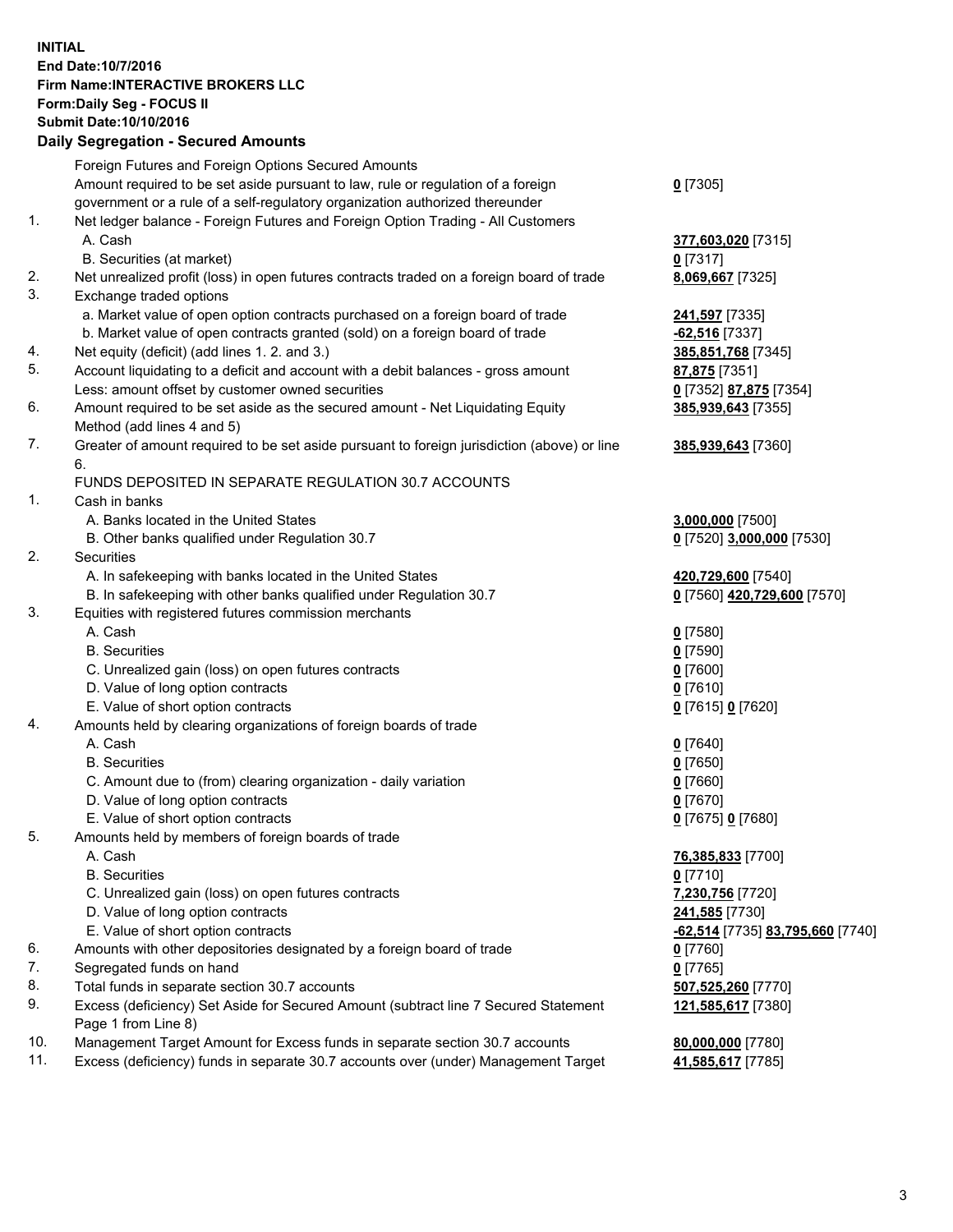**INITIAL End Date:10/7/2016 Firm Name:INTERACTIVE BROKERS LLC Form:Daily Seg - FOCUS II Submit Date:10/10/2016 Daily Segregation - Segregation Statement** SEGREGATION REQUIREMENTS(Section 4d(2) of the CEAct) 1. Net ledger balance A. Cash **3,038,723,088** [7010] B. Securities (at market) **0** [7020] 2. Net unrealized profit (loss) in open futures contracts traded on a contract market **-9,943,495** [7030] 3. Exchange traded options A. Add market value of open option contracts purchased on a contract market **135,682,139** [7032] B. Deduct market value of open option contracts granted (sold) on a contract market **-217,474,525** [7033] 4. Net equity (deficit) (add lines 1, 2 and 3) **2,946,987,207** [7040] 5. Accounts liquidating to a deficit and accounts with debit balances - gross amount **107,512** [7045] Less: amount offset by customer securities **0** [7047] **107,512** [7050] 6. Amount required to be segregated (add lines 4 and 5) **2,947,094,719** [7060] FUNDS IN SEGREGATED ACCOUNTS 7. Deposited in segregated funds bank accounts A. Cash **72,340,804** [7070] B. Securities representing investments of customers' funds (at market) **2,012,501,965** [7080] C. Securities held for particular customers or option customers in lieu of cash (at market) **0** [7090] 8. Margins on deposit with derivatives clearing organizations of contract markets A. Cash **32,277,771** [7100] B. Securities representing investments of customers' funds (at market) **1,142,432,721** [7110] C. Securities held for particular customers or option customers in lieu of cash (at market) **0** [7120] 9. Net settlement from (to) derivatives clearing organizations of contract markets **-7,577,984** [7130] 10. Exchange traded options A. Value of open long option contracts **135,679,059** [7132] B. Value of open short option contracts **-217,469,550** [7133] 11. Net equities with other FCMs A. Net liquidating equity **0** [7140] B. Securities representing investments of customers' funds (at market) **0** [7160] C. Securities held for particular customers or option customers in lieu of cash (at market) **0** [7170] 12. Segregated funds on hand **0** [7150] 13. Total amount in segregation (add lines 7 through 12) **3,170,184,786** [7180] 14. Excess (deficiency) funds in segregation (subtract line 6 from line 13) **223,090,067** [7190] 15. Management Target Amount for Excess funds in segregation **155,000,000** [7194] **68,090,067** [7198]

16. Excess (deficiency) funds in segregation over (under) Management Target Amount Excess